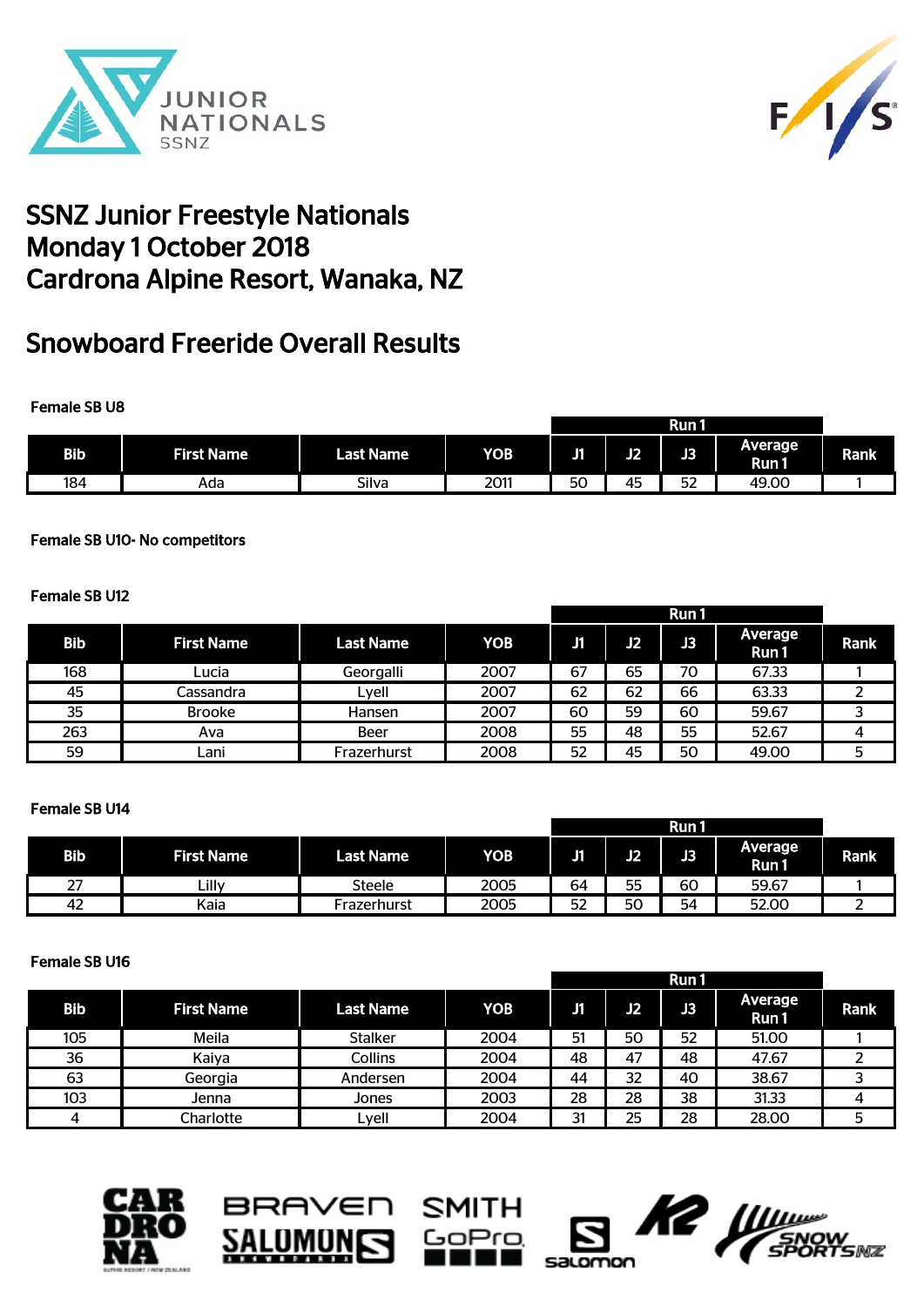



# Snowboard Freeride Overall Results

### Female SB U18

|            |                   |                  |      |    |    | Run 1 |                  |             |
|------------|-------------------|------------------|------|----|----|-------|------------------|-------------|
| <b>Bib</b> | <b>First Name</b> | <b>Last Name</b> | YOB  | Л  | J2 | J3    | Average<br>Run 1 | <b>Rank</b> |
| 11         | Caycee            | <b>Stratten</b>  | 2002 | 80 | 80 | 80    | 80.00            |             |
| 296        | Cool              | Wakushima        | 2002 | 78 | 78 | 75    | 77.00            | 2           |
| 57         | Claudia           | Andersen         | 2002 | 69 | 69 | 70    | 69.33            | 3           |
| 150        | Alexandra         | Chen             | 2002 | 63 | 66 | 65    | 64.67            | 4           |
| 21         | Ruby              | Rogers           | 2001 | 60 | 61 | 61    | 60.67            | 5           |
| 148        | Jamie             | <b>Mawkes</b>    | 2001 | 62 | 60 | 59    | 60.33            | 6           |
| 8          | Lucinda           | Joyce            | 2002 | 55 | 54 | 55    | 54.67            |             |
| 94         | Zoe               | <b>Booth</b>     | 2002 | 50 | 55 | 57    | 54.00            | 8           |

#### Male SB U8 - No Competitors

#### Male SB U10

|            |                   |                  |            |    |                 | Run 1 |                  |      |
|------------|-------------------|------------------|------------|----|-----------------|-------|------------------|------|
| <b>Bib</b> | <b>First Name</b> | <b>Last Name</b> | <b>YOB</b> | J1 | J2              | J3    | Average<br>Run 1 | Rank |
| 194        | Tamana            | Harto            | 2010       | 60 | 56              | 60    | 58.67            |      |
| 41         | Noah              | White            | 2009       | 56 | 52              | 55    | 54.33            |      |
| 56         | Cooper            | Maroszek         | 2009       | 41 | 40              | 42    | 41.00            |      |
| 290        | Austin            | De Leeuw         | 2010       | 38 | 38              | 38    | 38.00            | 4    |
| 297        | Joshua            |                  | 2009       | 35 | 36              | 35    | 35.33            | 5    |
| 29         | Harry             | Mckenzie         | 2010       | 33 | 34              | 32    | 33.00            | 6    |
| 51         | <b>Brodie</b>     | <b>Bamford</b>   | 2010       | 32 | 32              | 30    | 31.33            |      |
| 163        | Tyler             | <b>Ross</b>      | 2010       | 25 | 23              | 27    | 25.00            | 8    |
| 86         | Arch              | Lyell            | 2010       | 10 | 10 <sup>°</sup> | 10    | 10.00            | 9    |







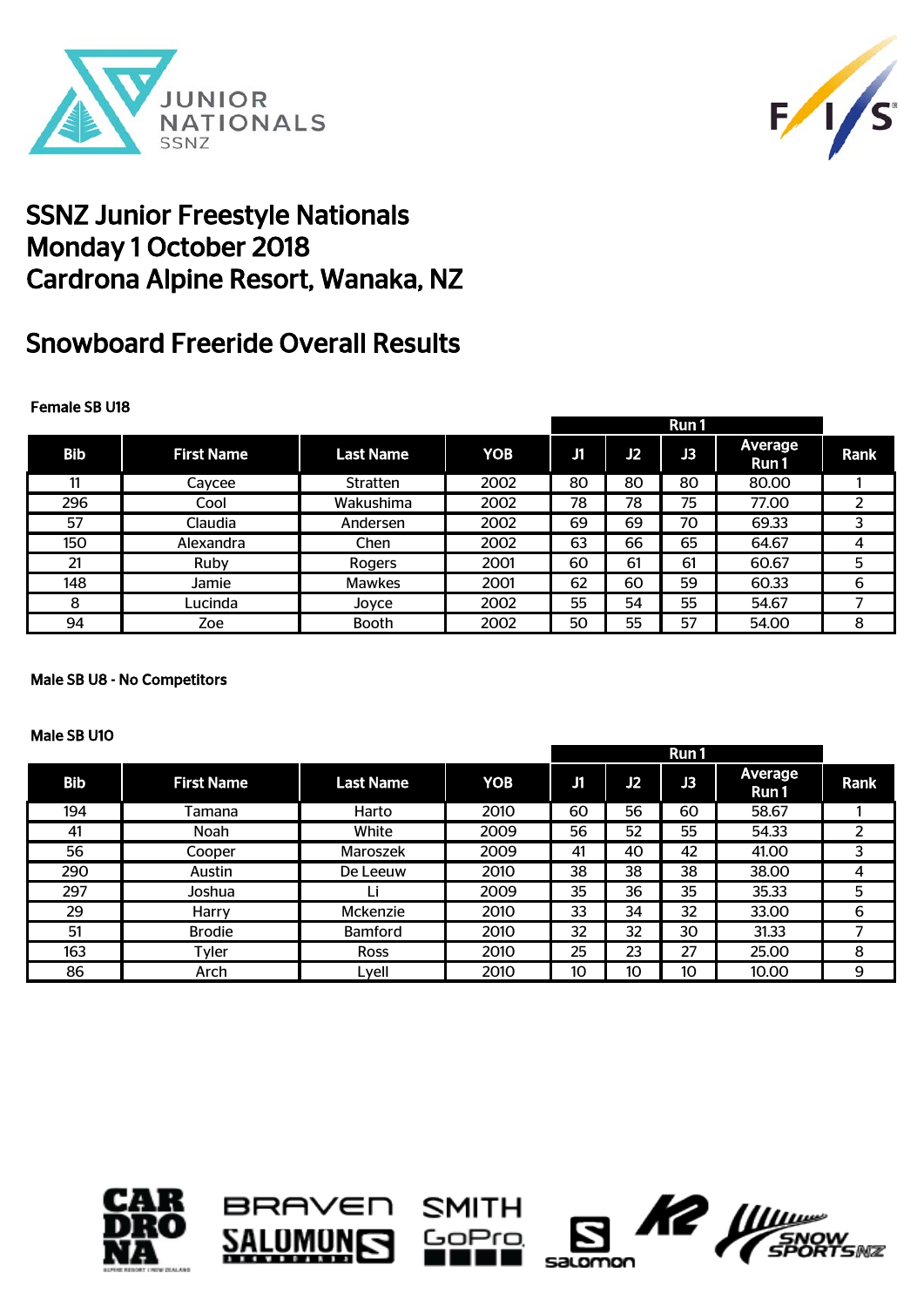



# Snowboard Freeride Overall Results

### Male SB U12

|     |                   |                  |      |            |            | Run 1      |                  |            |
|-----|-------------------|------------------|------|------------|------------|------------|------------------|------------|
| Bib | <b>First Name</b> | <b>Last Name</b> | YOB  | J1         | J2         | JЗ         | Average<br>Run 1 | Rank       |
| 13  | James             | Garth            | 2008 | 60         | 62         | 59         | 60.33            |            |
|     | Chad              | <b>Blunden</b>   | 2007 | 53         | 55         | 52         | 53.33            |            |
| 93  | <b>Bailey</b>     | <b>Jennings</b>  | 2007 | 30         | 30         | 30         | 30.00            |            |
| 92  | Jalen             | Carleton         | 2007 | 13         | 14         | 16         | 14.33            |            |
| 182 | Marlee            | Silva            | 2008 | <b>DNF</b> | <b>DNF</b> | <b>DNF</b> | <b>DNF</b>       | <b>DNF</b> |

#### Male SB U14

|            |                   |                  |            | Run 1      |            |            |                  |            |
|------------|-------------------|------------------|------------|------------|------------|------------|------------------|------------|
| <b>Bib</b> | <b>First Name</b> | <b>Last Name</b> | <b>YOB</b> | J1         | J2         | J3         | Average<br>Run 1 | Rank       |
| 189        | Campbell          | Melville Ives    | 2006       | 84         | 87         | 86         | 85.67            |            |
| 167        | Oscar             | Georgalli        | 2005       | 80         | 78         | 80         | 79.33            | 2          |
| 294        | Rocco             | Jamieson         | 2006       | 64         | 70         | 68         | 67.33            | 3          |
| 31         | Zavier            | Taylor           | 2006       | 67         | 68         | 62         | 65.67            | 4          |
| 165        | Lewis             | Gardner          | 2005       | 60         | 60         | 58         | 59.33            | 5          |
| 2          | Seth              | Carleton         | 2005       | 58         | 58         | 55         | 57.00            | 6          |
| 132        | Joshua            | Robertson-Hahn   | 2005       | 55         | 53         | 53         | 53.67            | 7          |
| 136        | Maxson            | Chen             | 2005       | 52         | 53         | 50         | 51.67            | 8          |
| 6          | _eeto             | <b>Hughes</b>    | 2006       | 50         | 51         | 48         | 49.67            | 9          |
| 30         | Charlie           | Abela            | 2006       | 51         | 48         | 49         | 49.33            | 10         |
| 113        | Phoenix           | Fenton           | 2006       | 42         | 38         | 40         | 40.00            | 11         |
| 7          | <b>Txema</b>      | Mazet Brown      | 2006       | 35         | 33         | 38         | 35.33            | 12         |
| 22         | Rennie            | Falconer         | 2006       | 32         | 38         | 35         | 35.00            | 13         |
| 16         | Eli               | <b>Hughes</b>    | 2006       | 33         | 31         | 32         | 32.00            | 14         |
| 153        | Zephyr            | Lovelock         | 2005       | 32         | 30         | 30         | 30.67            | 15         |
| 135        | Vinson            | Chen             | 2005       | 30         | 31         | 28         | 29.67            | 16         |
| 193        | Niall             | Alexander        | 2006       | 28         | 29         | 26         | 27.67            | 17         |
|            | Jesse James       | Parkinson        | 2005       | <b>DNS</b> | <b>DNS</b> | <b>DNS</b> | <b>DNS</b>       | <b>DNS</b> |







mz